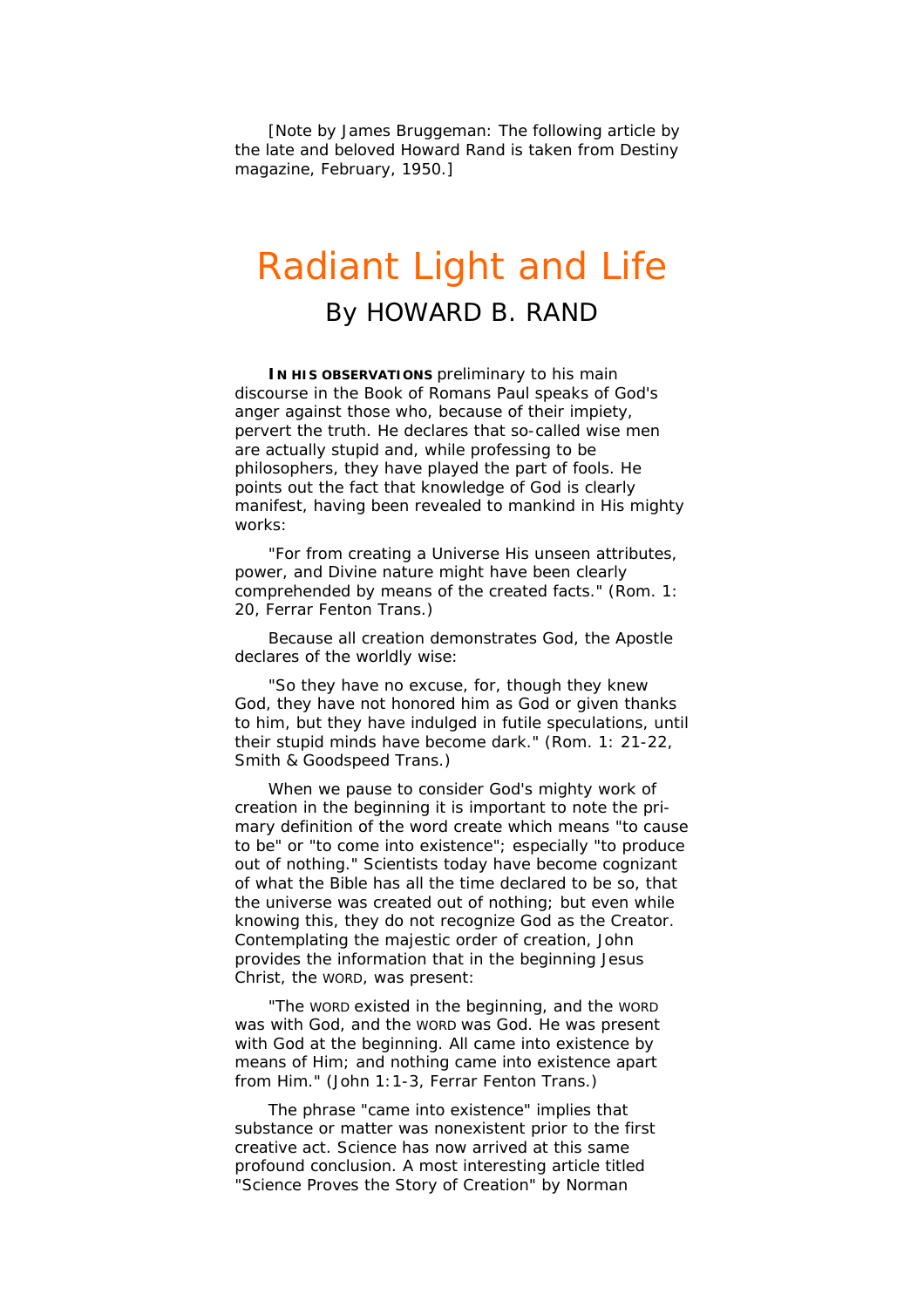Carlisle in the magazine *Coronet* for December 1949 reports recent scientific findings in relation to the creation of the universe. Throughout the ages men of God have accepted these facts by faith which are only now becoming apparent to men of science who, in spite of this revelation, still refuse to give God the honor and glory.

The story published in *Coronet is* fascinating and breathtaking as it tells how scientists have contributed the results of their research to reconstruct a graphic picture of the creation of the universe. Many mysteries that have baffled men for centuries have now been solved. We recommend this article to the attention of every Bible student, for it throws interesting light upon the authenticity of the records of the Scriptures. Mr. Carlisle points out that, whether by the examination of radioactivity in the ancient rock structure of the earth, or the study of the revolutions of the Milky Way and their effect upon star clusters, or in the examination of the tremendous speed of a fleeing universe reversed to its starting point, science has now been able to pin-point the time of creation. Through mathematical calculations involving all these factors, it is now recognized that the universe was born in a matter of minutes, in a single tremendous act of creation in a given place in space. In confirmation of this conclusion we have in the opening statement of the Book of Genesis a short sentence encompassing the macrocosmic sweep of creation:

"In the beginning God created the heaven and the earth." (Gen. 1: 1.)

For years scholars have tried to solve the age of the earth. Now, according to independent scientific calculations arrived at by the three methods described above, the time of the beginning of creation is established as between two and three billion years ago. Quoting Mr. Carlisle:

"This primordial life stuff of the universe must have been made up of sheer energy, blazing with inconceivable power — energy so overwhelming that, by comparison, the heart of an atomic bomb is a mere firecracker. How long it had been there, where it had come from to begin with, the scientists of course cannot even imagine. They cannot probe behind Time: Zero."

What the scientists are unable to comprehend the man of God through faith understands. Just as the absolute in purity originates with God, so also sheer energy is a Divine attribute expressed in Bible terms as "power" or "mighty power." Jeremiah understood this and of God he said:

"He hath made the earth by his power [the sheer energy of which the scientists now speak], he hath established the world by his wisdom, and hath stretched out the heaven by his understanding." (Jer. 51: 15.)

Ferrar Fenton renders this verse: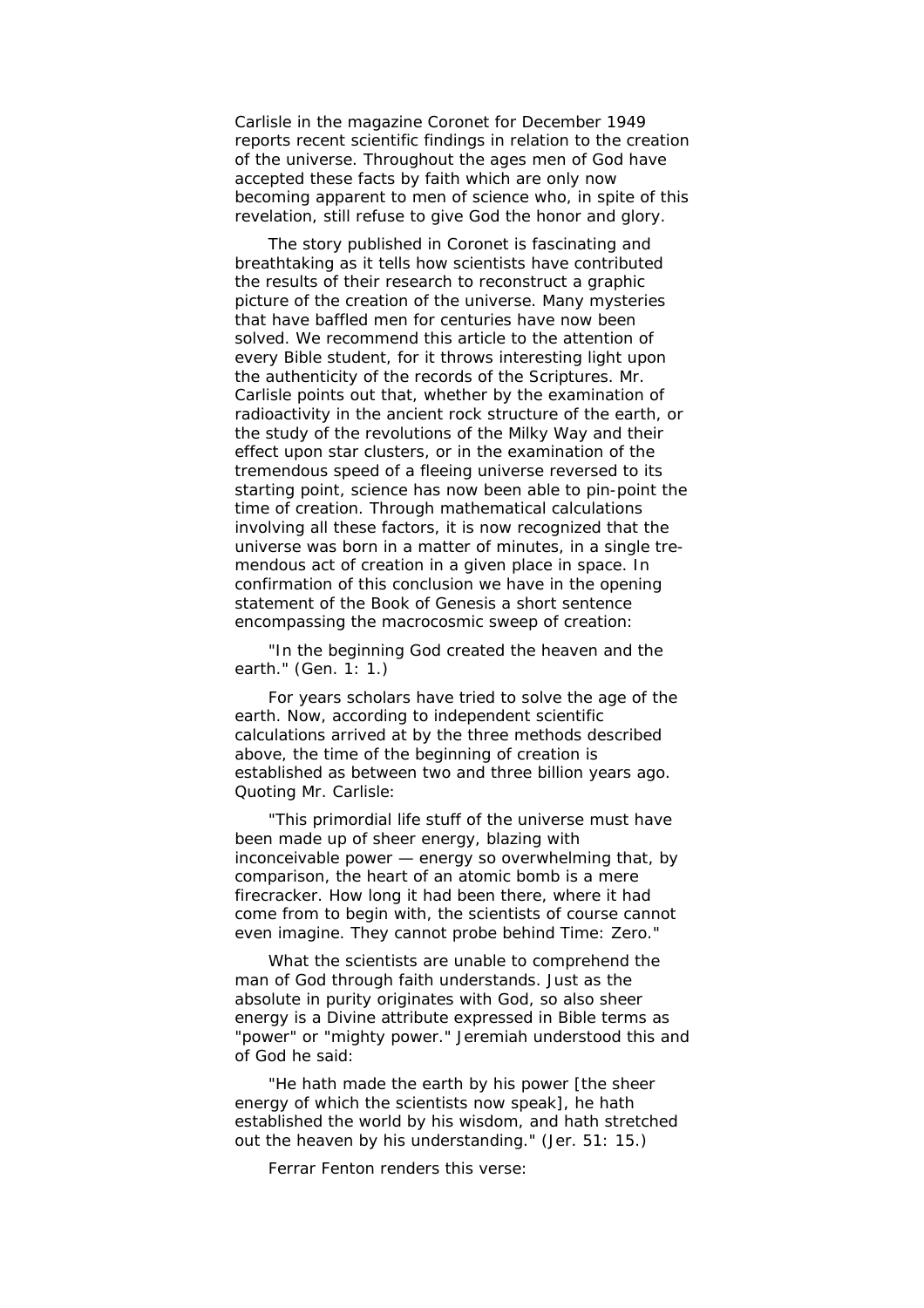"He made the earth by His power,

By His knowledge, He formed the spheres,

And spread out the skies by His skill!"

Some day men of science will cease ignoring the Word of God and will instead turn to it for information and guidance. Prior to the beginning of time — the Zero hour when the universe was born — the power of God was there, out of which pure energy He created all things. He is the First Cause and John adds that before the beginning of creation Jesus Christ, the WORD, was there. The Apostle continues his theme to show that the energy or power originating with God was used to bring into being, created out of nothing by an act of His will, all the visible things of the present universe. In the Book of Revelation we are informed:

"For you created all things; by your will they existed and were created." (Rev. 4: 11, *Smith & Goodspeed Trans*.)

How the atheists have seized upon the statement, in the step-by-step account of the restoration of the earth to its previous state of perfection, that God said, "Let there be light" (Gen. 1:3) long before the sun and moon were placed in the firmament to give

light by day and by night. It was not until the fourth day, or period, that actual reference is made to the placing of the sun and moon in their orbital relationship to the earth (Gen. 1: 14-18). We know the process of restoring the earth, which had become void and without form, followed the pattern of the original creative act because the question concerning how light came into being before the sun and moon gave light is answered by the recent discoveries of science. These findings prove the Bible account to have been accurately written and the atheists to be wholly in error, for Mr. Carlisle states:

"At the zero hour, there must have been some tremendous stirring . . . the shattering thrust of pure driving energy which started the race through space. Not a race of stars or solid pieces of matter, only of radiant energy."

God had issued the command, "Let there be light!" In fulfillment of the edict the radiant burst of Divine energy, generating billions of degrees of heat, would certainly dwarf into insignificant dimness the light and heat of a million suns. Mr. Carlisle then concludes:

"In one fantastic hour after the cosmic explosion, all the 92 elements had been formed! In one hour there they were — all the atoms that would make all the galaxies, planets, suns, all the substances in the earth, even all living creatures! Nothing would ever be added!"

Though science has in this way presented a vivid portrayal of the creation of matter, yet the most profound mystery of all creation is still unsolved. Mr. Carlisle asks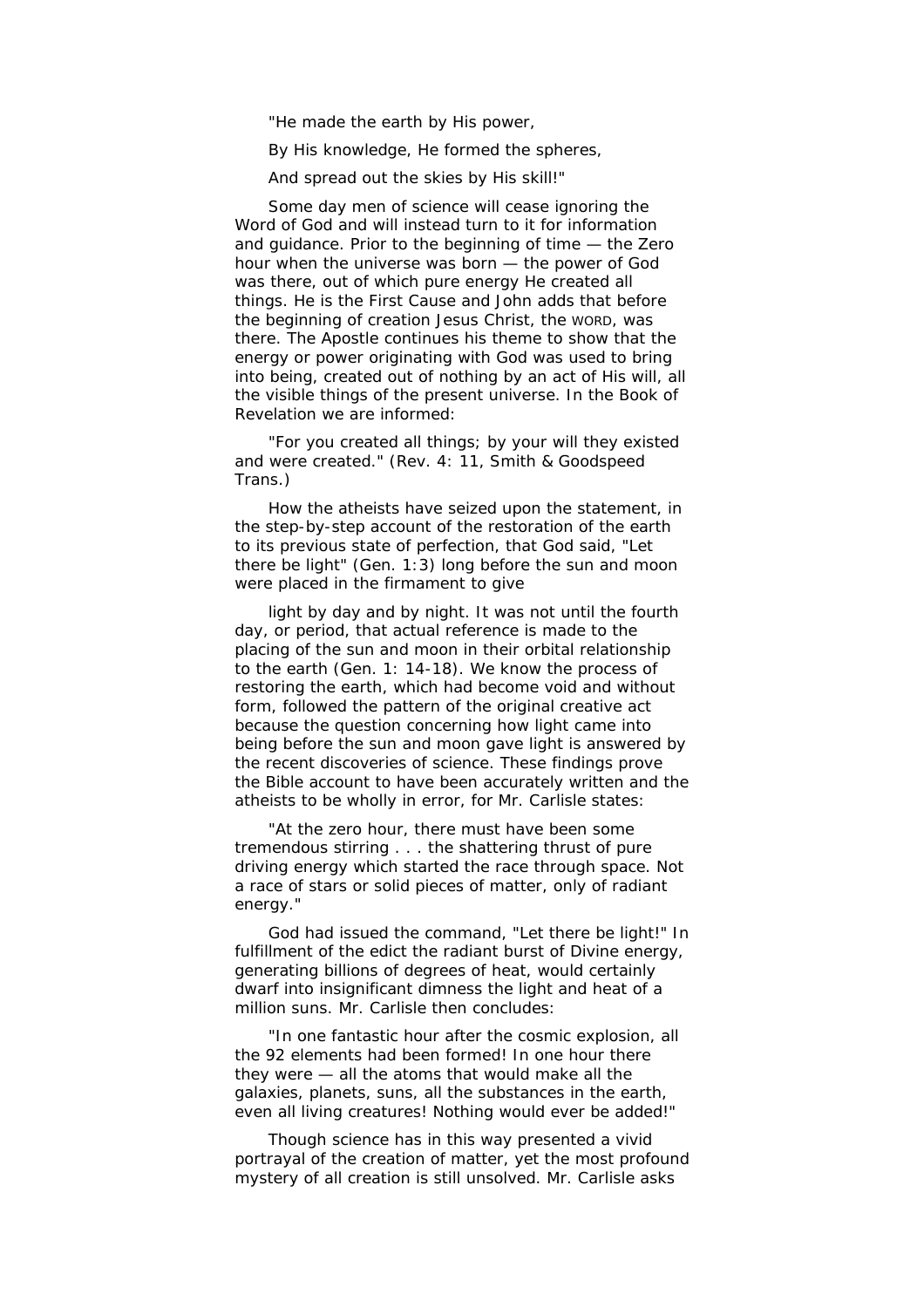the question:

"How did life emerge from the nuclear fluid that became cosmic dust that became the suns and the planets?"

Science will wait a long, long time before it will secure the solution to this mystery unless it turns to the Bible for the answer to its question. There we are told:

"What originated in Him was Life; and the Life was the Light of Mankind. That Light shines in the darkness; but the darkness did not absorb it." (John 1: 4-5, *Ferrar Fenton Trans.*)

Smith & Goodspeed translate this:

"It was by him that life came into existence, and that life was the light of mankind. The light is still shining in the darkness, for the darkness has never put it out."

Just as Divine energy was used to create matter, so, too, the origin of life itself is in the life of God. The Greek word here translated "life" is *zoe* and it means fountain of life. A note in Appendix 170 of *The Companion Bible*  states:

*"Zoe:* life in all its manifestations; from the life of God down to the lowest vegetable. It is life in activity, and thus especially is the opposite of death. It involves resurrection life and eternal life; and hence, as such, is the 'gift of God.' "

Darkness, or death, has never been able to put out the light of radiant life from God who breathed the spirit of life into His created beings when, following the creation of the universe, the time came when the earth and planets were able to sustain life. The process of creation still continues, as pointed out in "Created and Formed," DESTINY for September 1949, a fact of Scriptural teaching now confirmed by the scientists in their analysis of the brilliantly blazing new stars of comparatively recent origin. Because of these facts, Mr. Carlisle states:

"Having reconstructed the past, the scientists are now looking at the present. They have come up with a surprising revelation — far from being tired, old and rundown, the universe is active, still fresh enough to be in the throes of creation!"

We have known from an understanding of the Divine plan that humanity is but upon the threshold as it were of a stupendous future that stretches out before us into infinity. This fact is clearly borne out by the subject matter presented in "The Unique Position of Man," DESTINY for October 1949. Scientists are now confirming what men of faith have already recognized to be true, that the universe is still only in the throes of creation, with immeasurable possibilities of unfolding developments before mankind. God has only just begun His great work of creation insofar as the future of the human race is concerned. No wonder Isaiah exclaimed: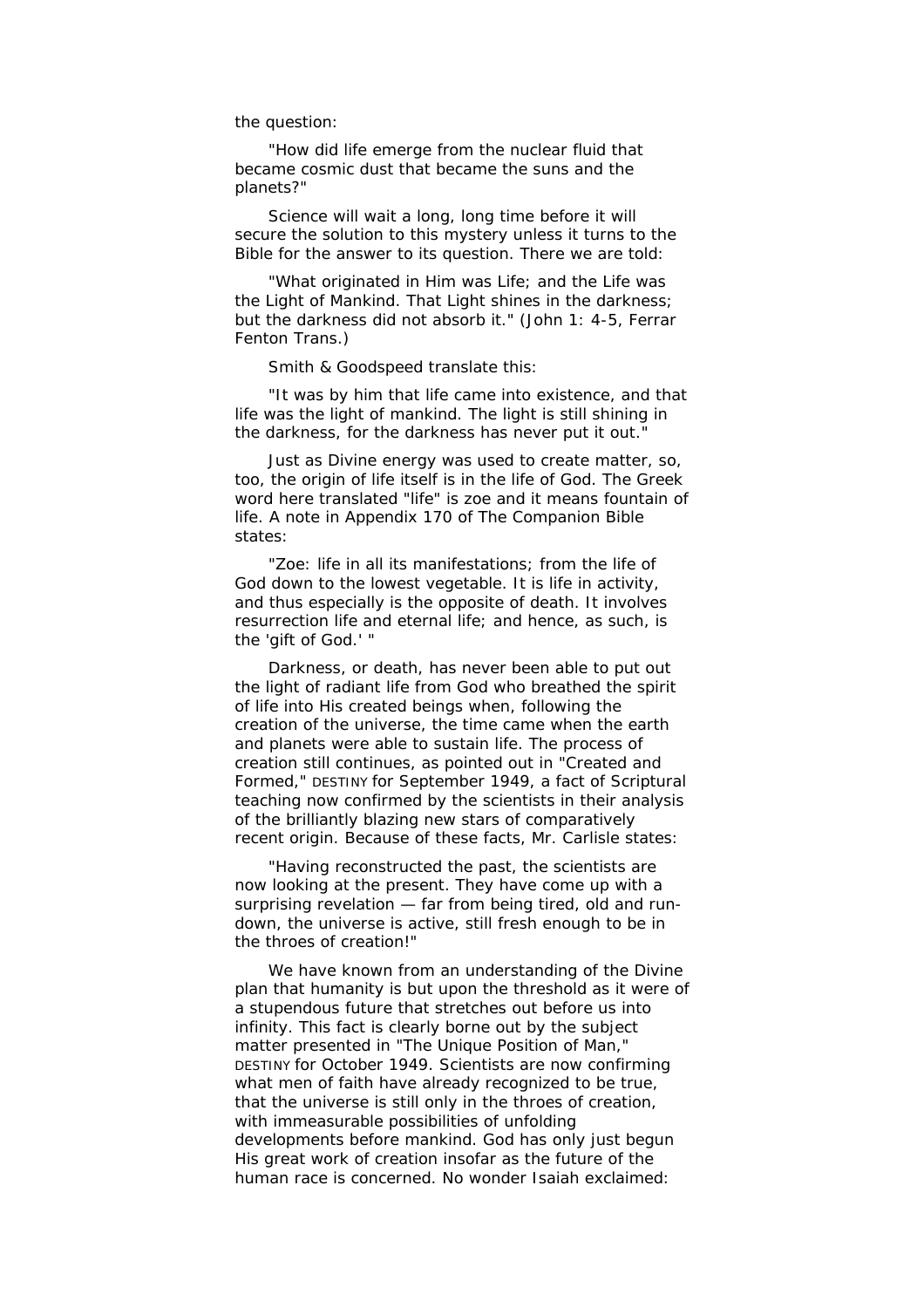"For since the beginning of the world men have not heard, nor perceived by the ear, neither hath the eye seen, 0 God, beside thee, what he hath prepared for him that waiteth for him." (Isa. 64: 4.)

Moffat, in translating this statement, renders a part of the verse as follows:

"No ear has ever heard, no eye has ever seen, the mighty deeds that thou wilt do for those who look to thee."

But what of death? Paul informs us that the last enemy that will be destroyed is death (1 Cor. 15: 26). Now death, or darkness, seems to have been conqueror, for all mankind is subject to its power. But God has decreed that this darkness shall not absorb life. If there were to be no resurrection, we might conclude that life has been absorbed by darkness. But this is not to be, for He who is the giver of life is also the author of resurrection of life, When Lazarus died Martha told Jesus that, if He had been there, her brother would not have died:

"Jesus saith unto her, Thy brother shall rise again. Martha saith unto him, I know that he shall rise again in the resurrection at the last day. Jesus said unto her, I an the resurrection, and the life: he that believeth in me, though he were dead, yet shall he live." (John 11: 23- 25.)

The Bible refers to a day coming when the outshining glory of the Coming of the Lord will be the signal announcing the time of the resurrection. It was a tremendous outburst of pure radiant energy that brought about the birth of the universe and created matter, making the coming into being of life possible upon the earth. Will it be the outshining glory of the radiant light of His Divine presence, preceding the coming of Him who is the Resurrection and the Life, that will penetrate the darkness of the shadow of death and awaken those who now slumber in Sheol? Will this penetrating light of the coming Glory of the Lord reach into the furthest recesses of the grave and into the depth of the sea to renew life for those who have long since passed from life into death? Is this the process by which the fulfillment of Paul's summation will come about:

"Because the creature itself also shall be delivered from the bondage of corruption into the glorious liberty of the children o God. For we know that the whole creation groaneth and travaileth in pain together until now. And not only they, but ourselves also, which have the firstfruits of the Spirit, even we ourselves groan within ourselves, waiting for the adoption, to wit, the redemption of our body." (Rom.8: 21-23.)

As the Spirit of the Lord brooded over the earth when it was without form and void, so His Spirit broods today over Sheol, the abode of the departed who are under